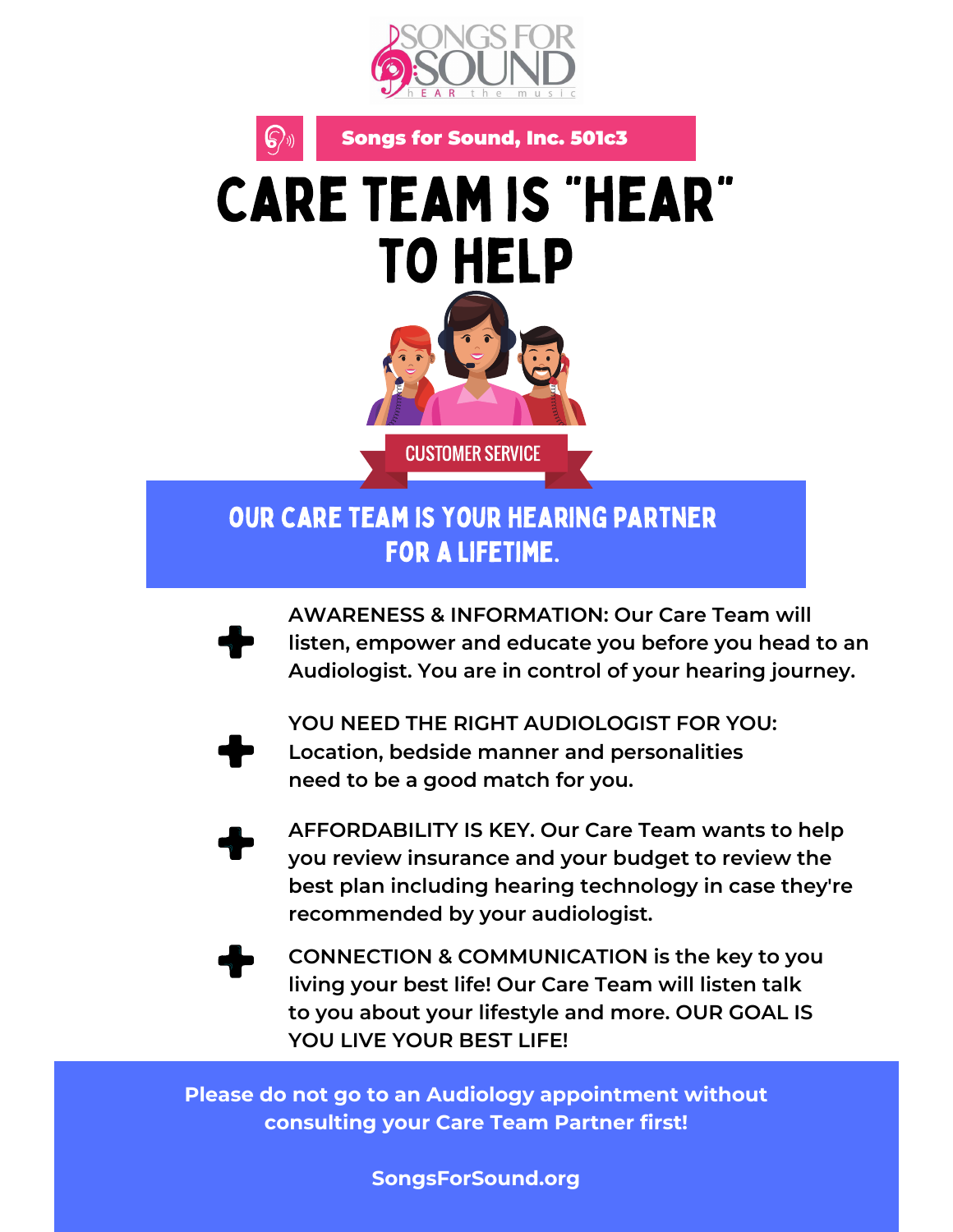

Songs for Sound, Inc. 501c3



## our care team is your hearing partner for a lifetime.

**DID YOU KNOW? Over 500 Million People worldwide have a disabling hearing loss, but only 10% are getting the help they need?**



 $\left( \bigotimes_{j}$ 

**Untreated hearing loss can lead to memory loss, depression and feelings of isolation.**

**Many think hearing aids aren't affordable. Because of the increased demand, there are many ways you can afford hearing aids and also get great technology.**

**Most people go into their Audiology appointments unprepared and leave feeling more confused than before. Our Care Team will prepare you and educate you so YOU are in control of your hearing!**

**Please do not go to an Audiology appointment without consulting your Care Team Partner first!**

**SongsForSound.org**